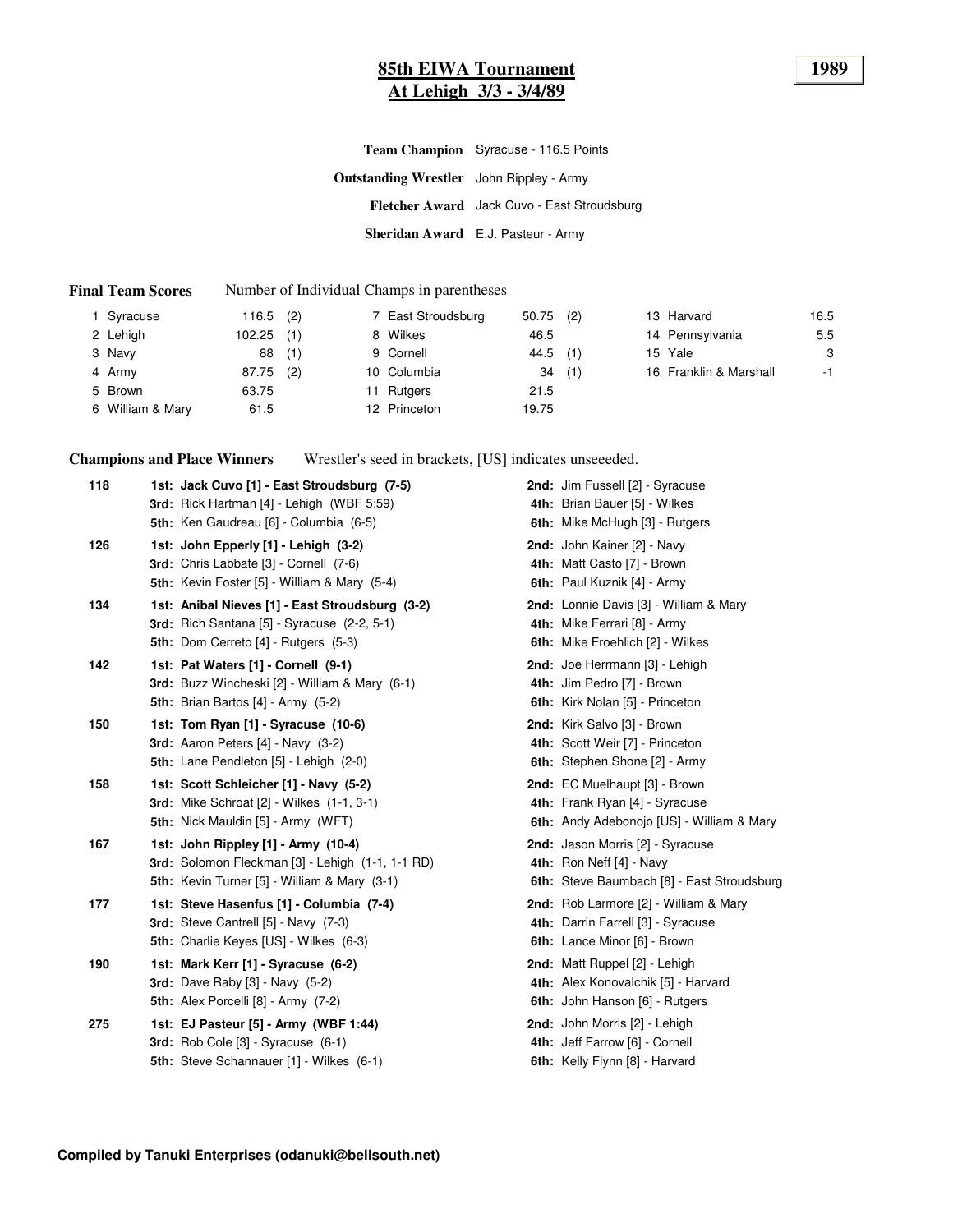# **3/3/1989 and 3/4/1989 at Lehigh 1989 EIWA Championship Page 1 of 10**

| Rick Hartman, Lehigh [4]        |                                     |                           |                            |                  |                          |                                     |
|---------------------------------|-------------------------------------|---------------------------|----------------------------|------------------|--------------------------|-------------------------------------|
| Sal Rafanello, Navy             |                                     | Rick Hartman 18-6         |                            |                  |                          |                                     |
| Bye                             |                                     |                           |                            |                  | Brian Bauer 11-4         |                                     |
| Brian Bauer, Wilkes [5]         |                                     | <b>Brian Bauer</b>        |                            |                  |                          |                                     |
| Brett Janis, Harvard [8]        |                                     |                           |                            |                  |                          | Jack Cuvo 16-4                      |
| Gary Kozlowski, Cornell         |                                     | Brett Janis 9-5           |                            |                  |                          |                                     |
| Jason Neumark, Princeton        |                                     |                           |                            |                  | Jack Cuvo TF 25-10, 6:33 |                                     |
| Jack Cuvo, East Stroudsburg [1] |                                     | Jack Cuvo Fall 2:39       |                            |                  |                          |                                     |
| Jim Fussell, Syracuse [2]       |                                     |                           |                            |                  |                          | Jack Cuvo 7-5                       |
| Jeremy Mittman, Brown           |                                     | Jim Fussell Fall 4:47     |                            |                  |                          |                                     |
| Bye                             |                                     |                           |                            | Jim Fussell 14-0 |                          |                                     |
| Jeff Anderson, Army [7]         |                                     | Jeff Anderson             |                            |                  |                          |                                     |
| Ken Gaudreau, Columbia [6]      |                                     |                           |                            |                  |                          | Jim Fussell 1-1, 4-1                |
| Aric Soderbloom, Yale           |                                     |                           | Ken Gaudreau TF 21-5, 5:27 |                  |                          |                                     |
| Mike Friedman, Pennsylvania     |                                     | Mike McHugh TF 18-3, 6:00 |                            |                  | Ken Gaudreau 13-9        |                                     |
| Mike McHugh, Rutgers [3]        |                                     |                           |                            |                  |                          |                                     |
|                                 |                                     |                           | <b>Consolation Bracket</b> |                  |                          |                                     |
| Sal Rafanello                   |                                     |                           |                            |                  |                          |                                     |
| Bye                             | Sal Rafanello                       |                           |                            |                  |                          |                                     |
|                                 |                                     | Mike McHugh 9-2           |                            |                  |                          |                                     |
|                                 | Mike McHugh                         |                           |                            |                  | Mike McHugh 8-3          |                                     |
| Gary Kozlowski                  |                                     |                           |                            |                  |                          | Brian Bauer 3-2                     |
| Jason Neumark                   | Gary Kozlowski 8-4                  |                           |                            |                  | <b>Brian Bauer</b>       |                                     |
|                                 |                                     |                           | Jeff Anderson 17-6         |                  |                          | Third Place: Rick Hartman Fall 5:59 |
|                                 | Jeff Anderson                       |                           |                            |                  |                          |                                     |
| Jeremy Mittman                  |                                     |                           |                            |                  |                          | Fifth Place: Ken Gaudreau 6-5       |
| Bye                             | Jeremy Mittman                      |                           |                            |                  |                          |                                     |
|                                 |                                     |                           | Brett Janis 6-3            |                  |                          |                                     |
|                                 | <b>Brett Janis</b>                  |                           |                            |                  | Rick Hartman 13-2        |                                     |
| Aric Soderbloom                 | Mike Friedman 16-2<br>Mike Friedman |                           |                            |                  |                          | Rick Hartman 5-4                    |
|                                 |                                     |                           |                            |                  | Ken Gaudreau             |                                     |
|                                 | <b>Rick Hartman</b>                 |                           | Rick Hartman TF 18-3, 5:00 |                  |                          |                                     |
|                                 |                                     |                           |                            |                  |                          |                                     |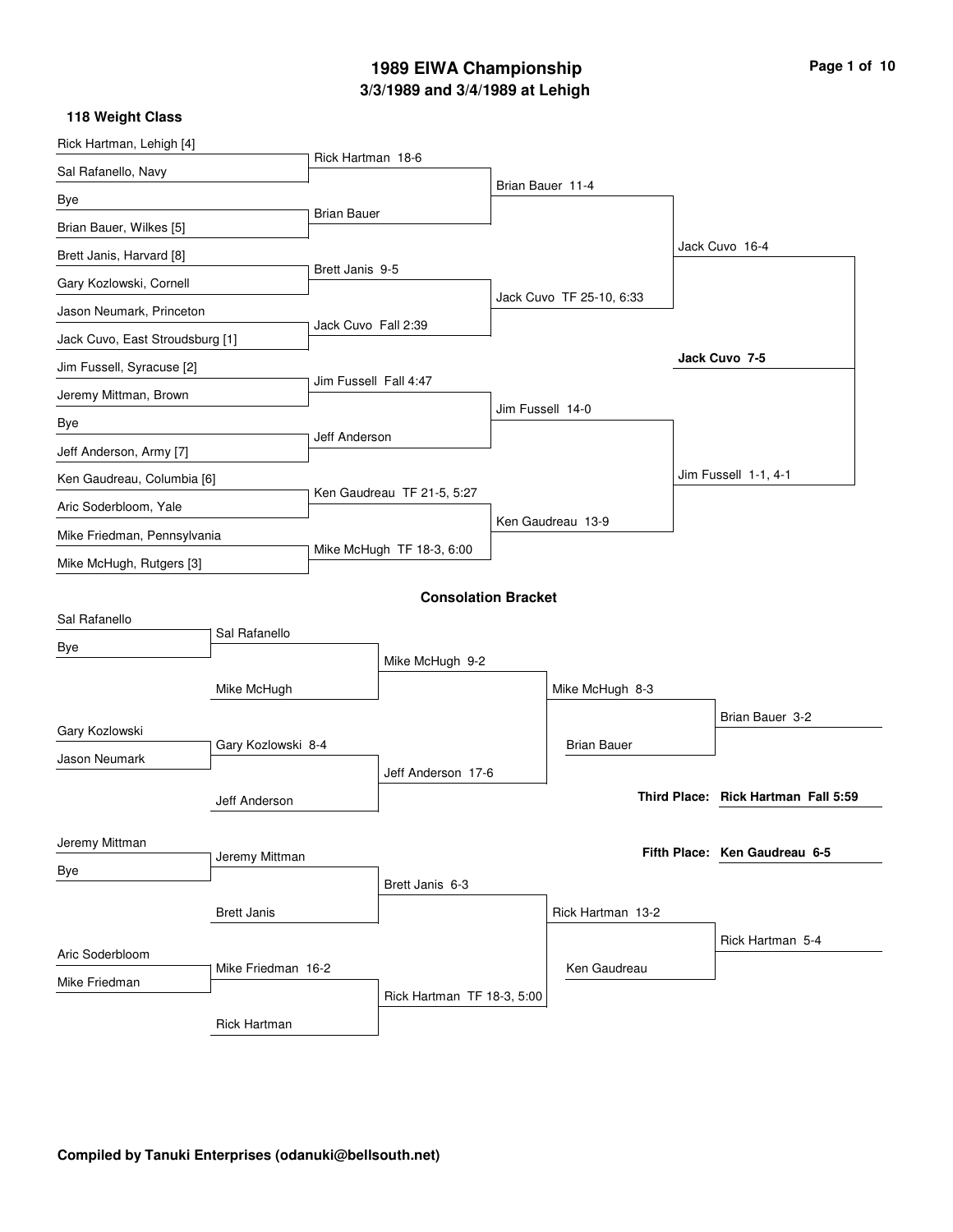### **3/3/1989 and 3/4/1989 at Lehigh 1989 EIWA Championship Page 2 of 10**

| Paul Kuznik, Army [4]                  |                     |                         |                            |                 |                           |  |                                |
|----------------------------------------|---------------------|-------------------------|----------------------------|-----------------|---------------------------|--|--------------------------------|
| Greg Minardi, Franklin & Marshall      |                     |                         | Paul Kuznik TF 24-9, 7:00  |                 |                           |  |                                |
| Drew Black, Syracuse                   |                     |                         |                            | Paul Kuznik 7-2 |                           |  |                                |
| Kevin Foster, William & Mary [5]       |                     | Kevin Foster 15-3       |                            |                 |                           |  |                                |
| Kurt Tanai, Wilkes [8]                 |                     |                         |                            |                 |                           |  | John Epperly 15-5              |
|                                        |                     | Kurt Tanai 7-0          |                            |                 |                           |  |                                |
| Jim Lumley, Pennsylvania               |                     |                         |                            |                 | John Epperly 18-10        |  |                                |
| Mike Grippo, Princeton                 |                     |                         | John Epperly Fall 1:53     |                 |                           |  |                                |
| John Epperly, Lehigh [1]               |                     |                         |                            |                 |                           |  | John Epperly 3-2               |
| John Kainer, Navy [2]                  |                     |                         | John Kainer TF 20-2, 4:48  |                 |                           |  |                                |
| Todd Cameron, Harvard                  |                     |                         |                            |                 | John Kainer TF 19-3, 7:00 |  |                                |
| Dave Nicoll, Yale                      |                     | Matt Casto 12-0         |                            |                 |                           |  |                                |
| Matt Casto, Brown [7]                  |                     |                         |                            |                 |                           |  |                                |
| Todd Johnson, Columbia [6]             |                     |                         |                            |                 |                           |  | John Kainer 13-7               |
| Rich Alvarez, East Stroudsburg         |                     | Todd Johnson 6-2        |                            |                 | Chris Labbate 6-5         |  |                                |
| Mike Ellery, Rutgers                   |                     | Chris Labbate Fall 2:55 |                            |                 |                           |  |                                |
| Chris Labbate, Cornell [3]             |                     |                         |                            |                 |                           |  |                                |
|                                        |                     |                         | <b>Consolation Bracket</b> |                 |                           |  |                                |
| Greg Minardi                           |                     |                         |                            |                 |                           |  |                                |
| Drew Black                             | Drew Black 4-4, 6-4 |                         |                            |                 |                           |  |                                |
|                                        |                     |                         | Todd Johnson 5-2           |                 |                           |  |                                |
|                                        | Todd Johnson        |                         |                            |                 | Matt Casto 9-0            |  |                                |
| Jim Lumley                             |                     |                         |                            |                 |                           |  | Matt Casto 11-10               |
| Mike Grippo                            | Jim Lumley 7-1      |                         |                            |                 | Paul Kuznik               |  |                                |
|                                        |                     |                         | Matt Casto Fall 2:29       |                 |                           |  |                                |
|                                        | <b>Matt Casto</b>   |                         |                            |                 |                           |  | Third Place: Chris Labbate 7-6 |
|                                        |                     |                         |                            |                 |                           |  |                                |
| <b>Todd Cameron</b>                    | Todd Cameron 6-3    |                         |                            |                 |                           |  | Fifth Place: Kevin Foster 5-4  |
| Dave Nicoll                            |                     |                         | Kurt Tanai 9-6             |                 |                           |  |                                |
| Kurt Tanai                             |                     |                         |                            |                 | Kevin Foster 13-5         |  |                                |
|                                        |                     |                         |                            |                 |                           |  | Chris Labbate 4-3              |
| <b>Rich Alvarez</b><br>Mike Ellery 3-0 |                     |                         |                            |                 | Chris Labbate             |  |                                |
| Mike Ellery                            |                     |                         | Kevin Foster DFT           |                 |                           |  |                                |
|                                        | Kevin Foster        |                         |                            |                 |                           |  |                                |
|                                        |                     |                         |                            |                 |                           |  |                                |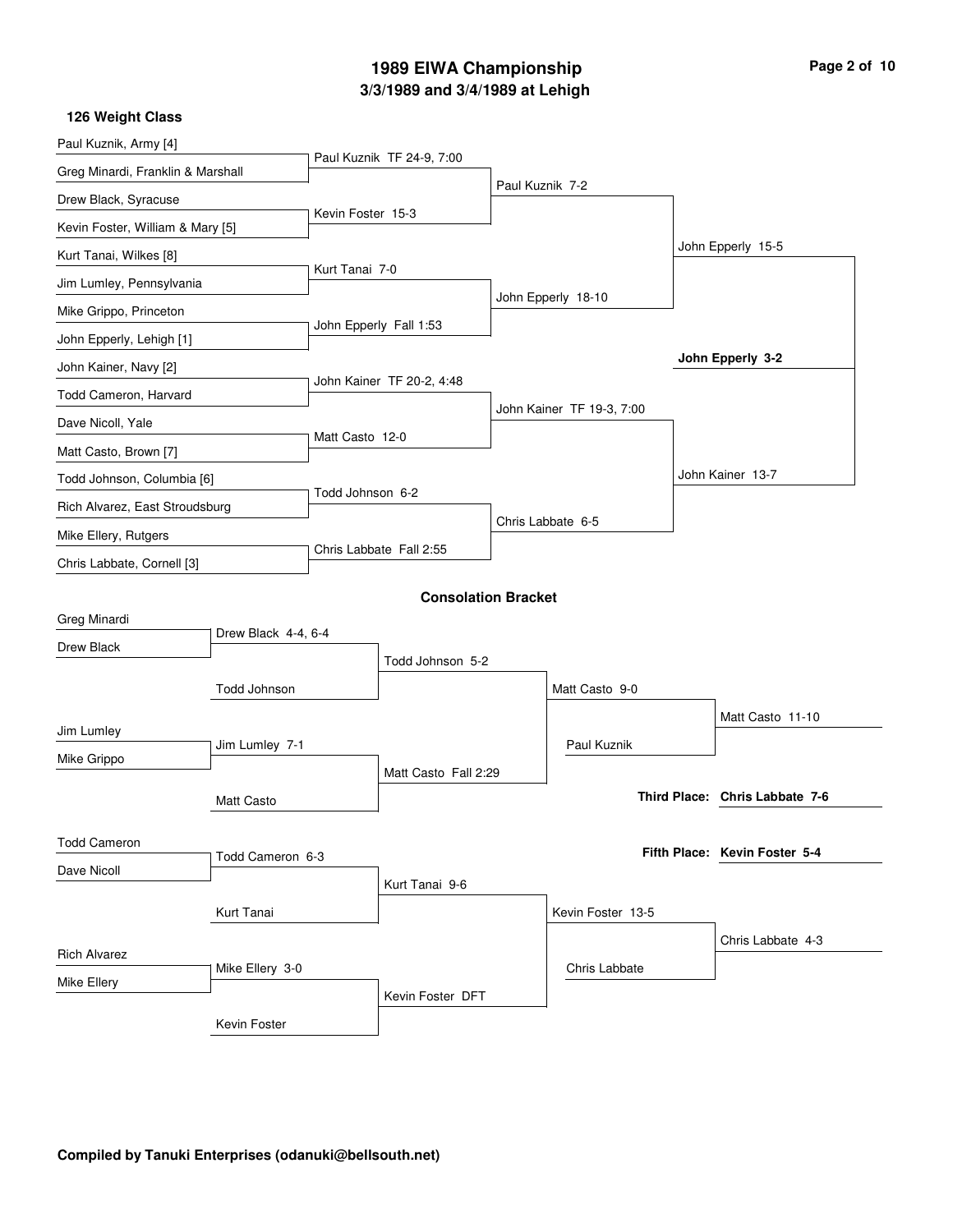## **3/3/1989 and 3/4/1989 at Lehigh 1989 EIWA Championship Page 3 of 10**

| 134 Weight Class                    |                     |                    |                              |                    |                                    |
|-------------------------------------|---------------------|--------------------|------------------------------|--------------------|------------------------------------|
| Dom Cerreto, Rutgers [4]            |                     |                    |                              |                    |                                    |
| Matt McCumber, Brown                |                     | Matt McCumber 4-2  |                              |                    |                                    |
| Rick Dabbs, Pennsylvania            |                     |                    |                              | Rich Santana 6-0   |                                    |
| Rich Santana, Syracuse [5]          |                     | Rich Santana 7-3   |                              |                    |                                    |
| Mike Ferrari, Army [8]              |                     |                    |                              |                    | Anibal Nieves 12-3                 |
| Frank Petito, Princeton             |                     | Mike Ferrari 5-0   |                              |                    |                                    |
| Ted Stachtiaris, Harvard            |                     |                    |                              | Anibal Nieves 16-5 |                                    |
| Anibal Nieves, East Stroudsburg [1] |                     | Anibal Nieves 11-6 |                              |                    |                                    |
| Mike Froehlich, Wilkes [2]          |                     |                    |                              |                    | <b>Anibal Nieves 3-2</b>           |
| Jim Duque, Franklin & Marshall      |                     |                    | Mike Froehlich TF 21-5, 6:18 |                    |                                    |
| Charles Lee, Yale                   |                     |                    |                              | Mike Froehlich 7-4 |                                    |
| Kelly Davis, Navy [7]               |                     | Kelly Davis 5-1    |                              |                    |                                    |
| Dan Bertges, Cornell [6]            |                     |                    |                              |                    | Lonnie Davis 10-4                  |
| Tom Yankanich, Columbia             |                     | Tom Yankanich 14-6 |                              |                    |                                    |
| Bye                                 |                     |                    |                              | Lonnie Davis 11-7  |                                    |
| Lonnie Davis, William & Mary [3]    |                     | Lonnie Davis       |                              |                    |                                    |
|                                     |                     |                    | <b>Consolation Bracket</b>   |                    |                                    |
| Dom Cerreto                         |                     |                    |                              |                    |                                    |
| <b>Rick Dabbs</b>                   | Dom Cerreto 3-0     |                    |                              |                    |                                    |
|                                     |                     |                    | Dom Cerreto 4-1              |                    |                                    |
|                                     | Tom Yankanich       |                    |                              | Dom Cerreto 8-3    |                                    |
| <b>Frank Petito</b>                 |                     |                    |                              |                    | Rich Santana 1-0                   |
| <b>Ted Stachtiaris</b>              | Ted Stachtiaris 9-0 |                    |                              | Rich Santana       |                                    |
|                                     |                     |                    | Kelly Davis 11-8             |                    |                                    |
|                                     | <b>Kelly Davis</b>  |                    |                              |                    | Third Place: Rich Santana 2-2, 5-1 |
| Jim Duque                           |                     |                    |                              |                    |                                    |
| <b>Charles Lee</b>                  | Charles Lee 11-8    |                    |                              |                    | Fifth Place: Dom Cerreto 5-3       |
|                                     |                     |                    | Mike Ferrari 10-2            |                    |                                    |
|                                     | Mike Ferrari        |                    |                              | Mike Ferrari 8-1   |                                    |
| Dan Bertges                         |                     |                    |                              |                    | Mike Ferrari 4-3                   |
| Bye                                 | Dan Bertges         |                    |                              | Mike Froehlich     |                                    |
|                                     |                     |                    | Dan Bertges 4-3              |                    |                                    |
|                                     | Matt McCumber       |                    |                              |                    |                                    |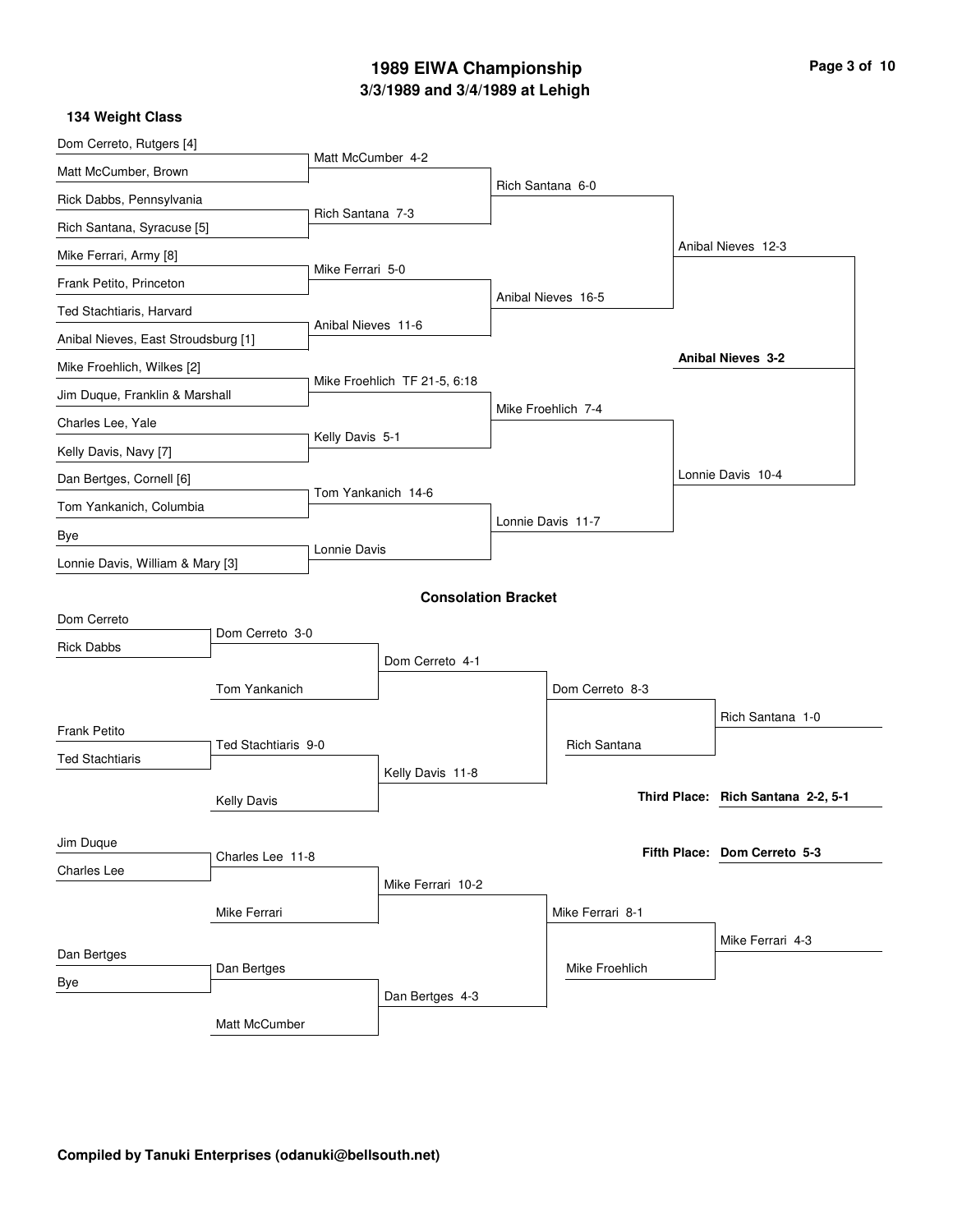### **3/3/1989 and 3/4/1989 at Lehigh 1989 EIWA Championship Page 4 of 10**

| 142 Weight Class                     |                       |                           |                            |                |                          |  |                                 |
|--------------------------------------|-----------------------|---------------------------|----------------------------|----------------|--------------------------|--|---------------------------------|
| Brian Bartos, Army [4]               |                       |                           |                            |                |                          |  |                                 |
| Tony Diaz, Wilkes                    |                       | Brian Bartos 6-6, 3-1     |                            |                |                          |  |                                 |
| Frank Pellegrino, Syracuse           |                       |                           |                            | Kirk Nolan 7-4 |                          |  |                                 |
| Kirk Nolan, Princeton [5]            |                       |                           | Kirk Nolan TF 16-0, 4:05   |                |                          |  |                                 |
| Alberto Nieves, East Stroudsburg [8] |                       |                           |                            |                |                          |  | Pat Waters 9-3                  |
| Nick Lyon, Yale                      |                       | Alberto Nieves 7-4        |                            |                |                          |  |                                 |
| Steve Stender, Pennsylvania          |                       |                           |                            | Pat Waters 6-2 |                          |  |                                 |
| Pat Waters, Cornell [1]              |                       | Pat Waters 4-1            |                            |                |                          |  |                                 |
| Buzz Wincheski, William & Mary [2]   |                       |                           |                            |                |                          |  | Pat Waters 9-1                  |
| Scott Beck, Harvard                  |                       |                           | Buzz Wincheski Fall 4:40   |                |                          |  |                                 |
| Fred Goldbach, Rutgers               |                       |                           |                            |                | Jim Pedro 3-3, 4-2       |  |                                 |
| Jim Pedro, Brown [7]                 |                       | Jim Pedro 9-2             |                            |                |                          |  |                                 |
| Chris Fraticelli, Navy [6]           |                       |                           |                            |                |                          |  | Joe Herrmann 8-4                |
| Bill Tuttle, Franklin & Marshall     |                       | Bill Tuttle 2-2, 3-3 Cr J |                            |                |                          |  |                                 |
| Chuck Boyle, Columbia                |                       |                           |                            |                | Joe Herrmann 13-5        |  |                                 |
| Joe Herrmann, Lehigh [3]             |                       | Joe Herrmann 16-5         |                            |                |                          |  |                                 |
|                                      |                       |                           | <b>Consolation Bracket</b> |                |                          |  |                                 |
| <b>Tony Diaz</b>                     |                       |                           |                            |                |                          |  |                                 |
| Frank Pellegrino                     | Tony Diaz 10-8        |                           |                            |                |                          |  |                                 |
|                                      |                       |                           | Bill Tuttle Fall 1:20      |                |                          |  |                                 |
|                                      | <b>Bill Tuttle</b>    |                           |                            |                | Buzz Wincheski Fall 2:03 |  |                                 |
| Nick Lyon                            |                       |                           |                            |                |                          |  | Buzz Wincheski 3-0              |
| <b>Steve Stender</b>                 | Nick Lyon 12-5        |                           |                            |                | Kirk Nolan               |  |                                 |
|                                      |                       |                           | Buzz Wincheski 12-0        |                |                          |  |                                 |
|                                      | <b>Buzz Wincheski</b> |                           |                            |                |                          |  | Third Place: Buzz Wincheski 6-1 |
| Scott Beck                           |                       |                           |                            |                |                          |  |                                 |
| Fred Goldbach                        | Fred Goldbach 9-2     |                           |                            |                |                          |  | Fifth Place: Brian Bartos 5-2   |
|                                      |                       |                           | Alberto Nieves 7-4         |                |                          |  |                                 |
|                                      | <b>Alberto Nieves</b> |                           |                            |                | Brian Bartos 7-1         |  |                                 |
| Chris Fraticelli                     |                       |                           |                            |                |                          |  | Jim Pedro 8-2                   |
| Chuck Boyle                          | Chuck Boyle 15-7      |                           |                            |                | Jim Pedro                |  |                                 |
|                                      |                       |                           | Brian Bartos 12-9          |                |                          |  |                                 |
|                                      | <b>Brian Bartos</b>   |                           |                            |                |                          |  |                                 |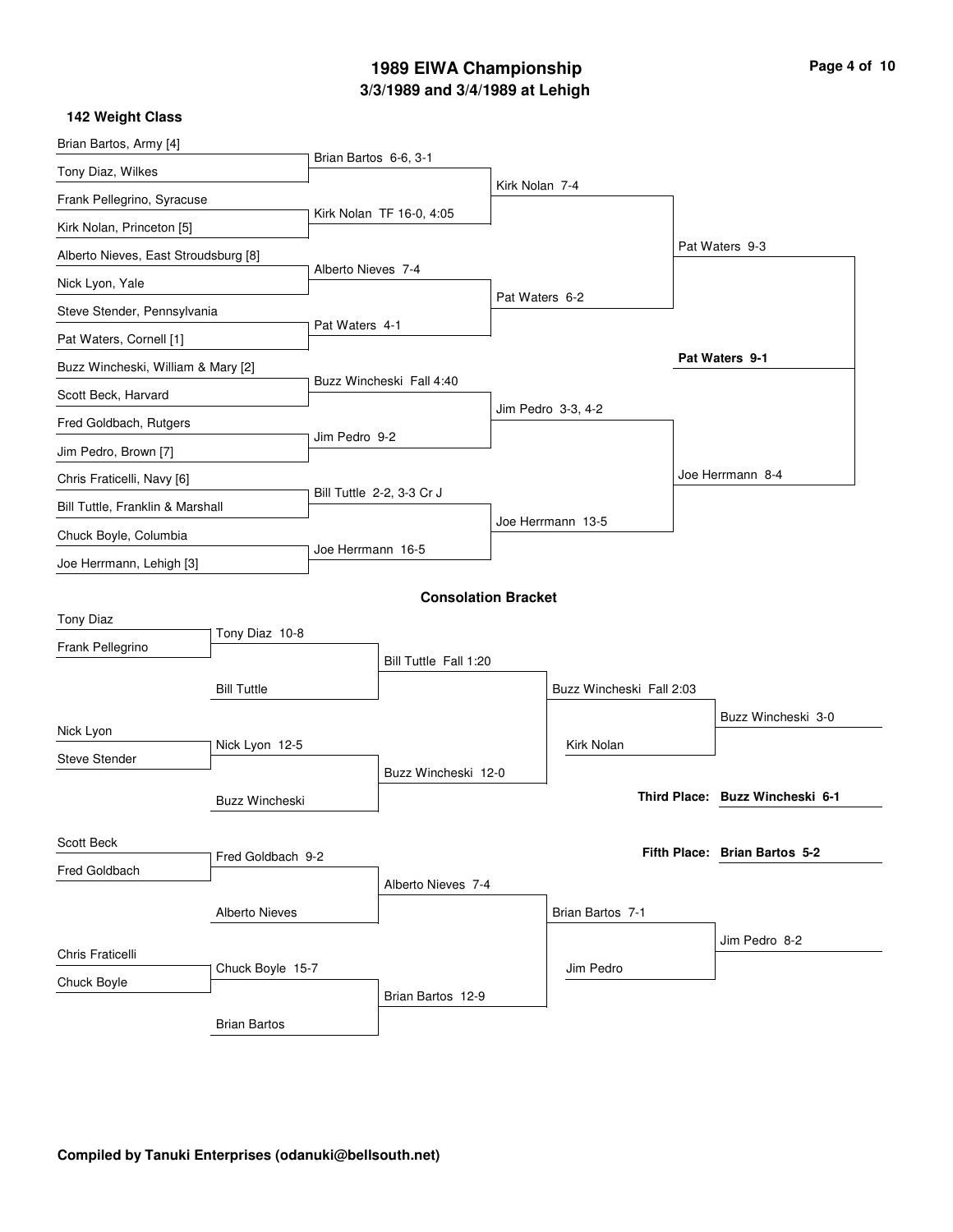# **3/3/1989 and 3/4/1989 at Lehigh 1989 EIWA Championship Page 5 of 10**

| Aaron Peters, Navy [4]          |                     |                      |                            |               |                          |                  |                                 |
|---------------------------------|---------------------|----------------------|----------------------------|---------------|--------------------------|------------------|---------------------------------|
| Bye                             |                     | <b>Aaron Peters</b>  |                            |               |                          |                  |                                 |
| Joe Koltun, Pennsylvania        |                     |                      |                            |               | Lane Pendleton 8-2       |                  |                                 |
| Lane Pendleton, Lehigh [5]      |                     | Lane Pendleton 9-3   |                            |               |                          |                  |                                 |
| Toby Johnson, Columbia [8]      |                     |                      |                            |               |                          |                  | Tom Ryan 7-4                    |
| Riley Nelson, Yale              |                     | Toby Johnson 5-0     |                            |               |                          |                  |                                 |
| Earnest Frazier, Harvard        |                     |                      |                            | Tom Ryan 12-2 |                          |                  |                                 |
| Tom Ryan, Syracuse [1]          |                     | Tom Ryan Fall 1:53   |                            |               |                          |                  |                                 |
| Stephen Shone, Army [2]         |                     |                      |                            |               |                          |                  | Tom Ryan 10-6                   |
| Bill Troop, East Stroudsburg    |                     |                      | Stephen Shone 18-13        |               |                          |                  |                                 |
| Bob Marks, Rutgers              |                     |                      |                            |               | Stephen Shone 5-2        |                  |                                 |
| Scott Weir, Princeton [7]       |                     | Scott Weir 13-3      |                            |               |                          |                  |                                 |
| Merrel Neal, Wilkes [6]         |                     |                      |                            |               |                          |                  | Kirk Salvo 8-6                  |
| Nick Gross, Franklin & Marshall |                     | Merrel Neal 4-3      |                            |               |                          |                  |                                 |
| Nat Wood, Cornell               |                     |                      |                            |               | Kirk Salvo TF 16-0, 5:30 |                  |                                 |
| Kirk Salvo, Brown [3]           |                     | Kirk Salvo Fall 4:51 |                            |               |                          |                  |                                 |
|                                 |                     |                      | <b>Consolation Bracket</b> |               |                          |                  |                                 |
| Bye                             |                     |                      |                            |               |                          |                  |                                 |
| Joe Koltun                      | Joe Koltun          |                      |                            |               |                          |                  |                                 |
|                                 |                     | Merrel Neal 9-0      |                            |               |                          |                  |                                 |
|                                 | <b>Merrel Neal</b>  |                      |                            |               | Scott Weir 8-1           |                  |                                 |
| <b>Riley Nelson</b>             |                     |                      |                            |               |                          |                  | Scott Weir 4-4, 6-2             |
| <b>Earnest Frazier</b>          | Riley Nelson 13-3   |                      |                            |               | Lane Pendleton           |                  |                                 |
|                                 |                     |                      | Scott Weir 8-3             |               |                          |                  |                                 |
|                                 | Scott Weir          |                      |                            |               |                          |                  | Third Place: Aaron Peters 3-2   |
| <b>Bill Troop</b>               |                     |                      |                            |               |                          |                  |                                 |
| <b>Bob Marks</b>                | Bill Troop 11-2     |                      |                            |               |                          |                  | Fifth Place: Lane Pendleton 2-0 |
|                                 |                     |                      | Toby Johnson Fall 2:43     |               |                          |                  |                                 |
| Toby Johnson                    |                     |                      |                            |               | Aaron Peters 8-2         |                  |                                 |
| Nick Gross                      |                     |                      |                            |               |                          | Aaron Peters 5-3 |                                 |
| Nick Gross 7-4<br>Nat Wood      |                     |                      |                            |               | Stephen Shone            |                  |                                 |
|                                 |                     |                      | Aaron Peters 11-3          |               |                          |                  |                                 |
|                                 | <b>Aaron Peters</b> |                      |                            |               |                          |                  |                                 |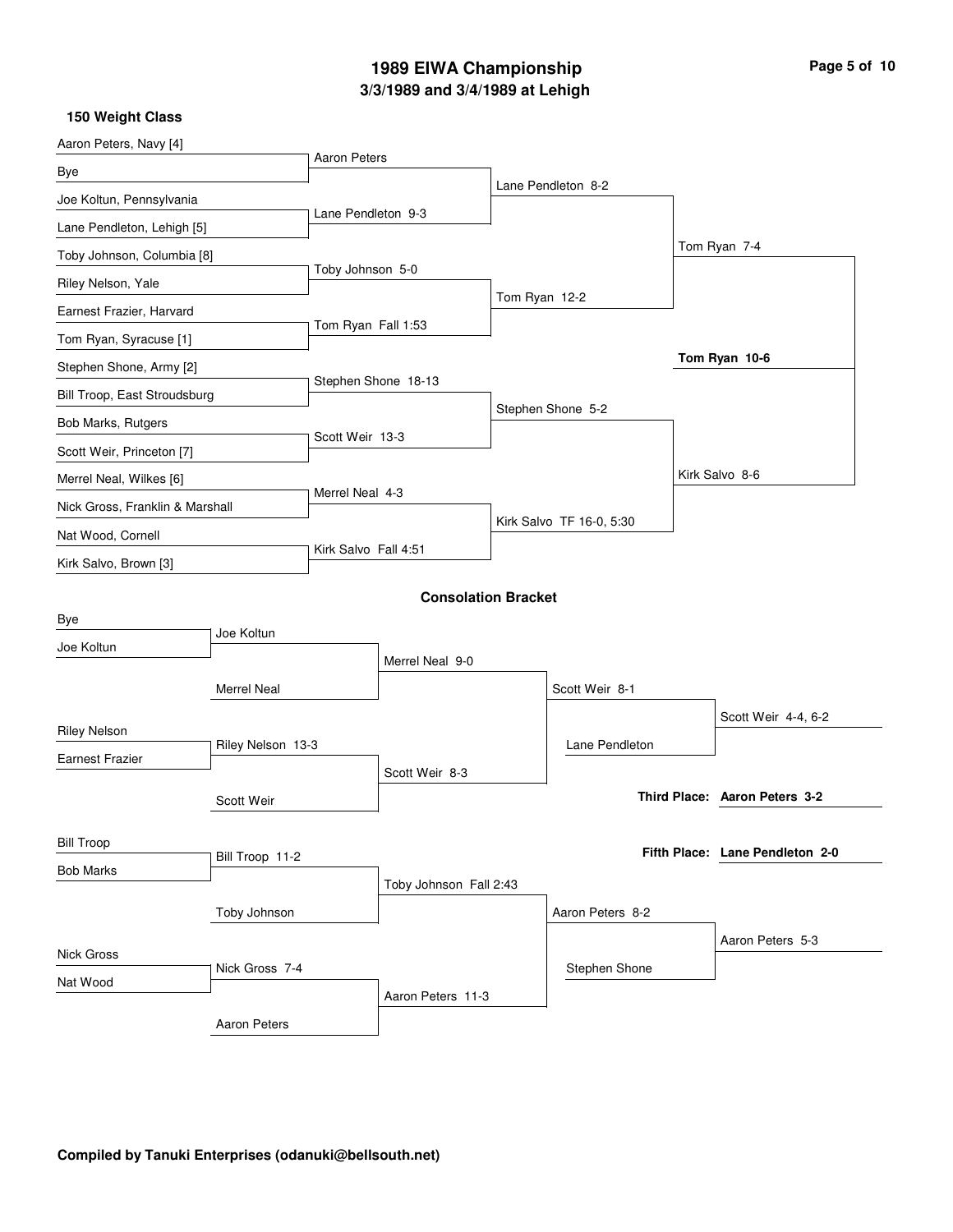## **3/3/1989 and 3/4/1989 at Lehigh 1989 EIWA Championship Page 6 of 10**

| Frank Ryan, Syracuse [4]         |                   |                              |                            |                |                            |                      |                                    |  |
|----------------------------------|-------------------|------------------------------|----------------------------|----------------|----------------------------|----------------------|------------------------------------|--|
| Bye                              |                   | Frank Ryan                   |                            |                |                            |                      |                                    |  |
| John Bonita, Franklin & Marshall |                   |                              |                            | Frank Ryan 2-1 |                            |                      |                                    |  |
| Nick Mauldin, Army [5]           |                   | Nick Mauldin 11-3            |                            |                |                            |                      |                                    |  |
| Matt Moyer, Pennsylvania [8]     |                   |                              |                            |                |                            |                      | Scott Schleicher 10-4              |  |
| Brad Steinlage, Columbia         |                   | Matt Moyer 14-0              |                            |                |                            |                      |                                    |  |
| Ross Richard, East Stroudsburg   |                   | Scott Schleicher 18-5        |                            |                | Scott Schleicher Fall 4:51 |                      |                                    |  |
| Scott Schleicher, Navy [1]       |                   |                              |                            |                |                            |                      |                                    |  |
| Mike Schroat, Wilkes [2]         |                   | Mike Schroat 10-3            |                            |                |                            | Scott Schleicher 5-2 |                                    |  |
| Rei Suzuki, Lehigh               |                   |                              |                            |                |                            |                      |                                    |  |
| Doug Williams, Princeton         |                   |                              |                            |                | Mike Schroat 15-3          |                      |                                    |  |
| Craig Galloway, Cornell [7]      |                   |                              | Craig Galloway 4-4, 5-2    |                |                            |                      |                                    |  |
| Mike Semar, Rutgers [6]          |                   |                              |                            |                |                            |                      | EC Muelhaupt 6-4                   |  |
| Andy Adebonojo, William & Mary   |                   | Andy Adebonojo 7-5           |                            |                |                            |                      |                                    |  |
| Bye                              |                   |                              |                            |                | EC Muelhaupt 12-5          |                      |                                    |  |
| EC Muelhaupt, Brown [3]          |                   | <b>EC Muelhaupt</b>          |                            |                |                            |                      |                                    |  |
|                                  |                   |                              | <b>Consolation Bracket</b> |                |                            |                      |                                    |  |
| Bye                              |                   |                              |                            |                |                            |                      |                                    |  |
| John Bonita                      | John Bonita       |                              |                            |                |                            |                      |                                    |  |
|                                  |                   | Andy Adebonojo TF 16-0, 3:11 |                            |                |                            |                      |                                    |  |
|                                  | Andy Adebonojo    |                              |                            |                | Andy Adebonojo 11-3        |                      |                                    |  |
| <b>Brad Steinlage</b>            |                   |                              |                            |                |                            |                      | Frank Ryan 20-9                    |  |
| Ross Richard                     | Ross Richard 8-0  |                              |                            |                | Frank Ryan                 |                      |                                    |  |
|                                  |                   |                              | Ross Richard 8-5           |                |                            |                      |                                    |  |
|                                  | Craig Galloway    |                              |                            |                |                            |                      | Third Place: Mike Schroat 1-1, 3-1 |  |
| Rei Suzuki                       |                   |                              |                            |                |                            |                      |                                    |  |
| Doug Williams                    | Doug Williams 5-4 |                              |                            |                |                            |                      | Fifth Place: Nick Mauldin Med FFT  |  |
|                                  |                   |                              | Matt Moyer 3-2             |                |                            |                      |                                    |  |
| Matt Moyer                       |                   |                              |                            |                | Nick Mauldin 6-0           |                      |                                    |  |
| Mike Semar                       |                   |                              |                            |                |                            |                      | Mike Schroat 3-2                   |  |
| Bye                              | Mike Semar        |                              |                            |                | Mike Schroat               |                      |                                    |  |
|                                  |                   |                              | Nick Mauldin Fall 2:51     |                |                            |                      |                                    |  |
|                                  | Nick Mauldin      |                              |                            |                |                            |                      |                                    |  |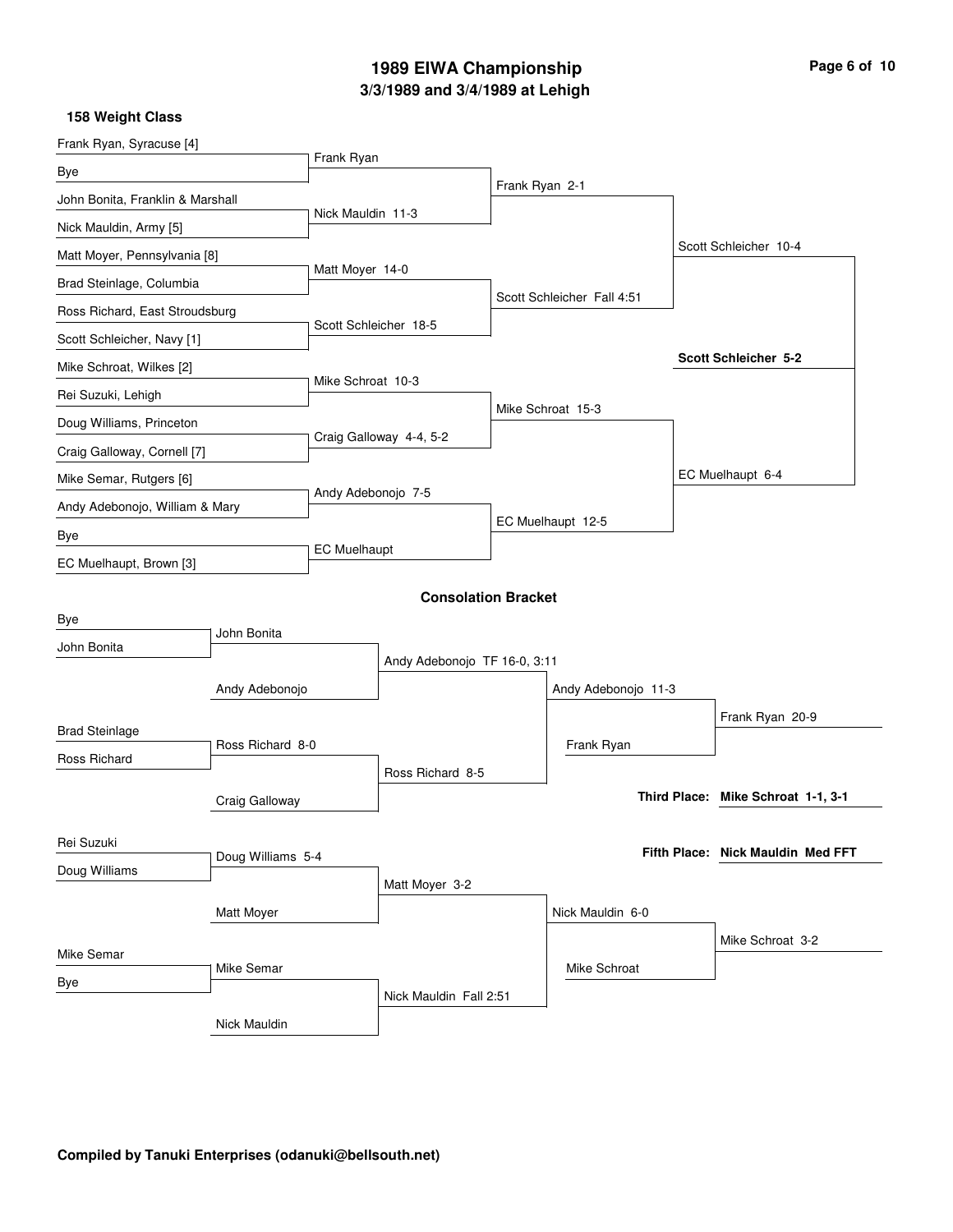# **3/3/1989 and 3/4/1989 at Lehigh 1989 EIWA Championship Page 7 of 10**

| Ron Neff, Navy [4]                   |                    |                       |                            |               |                       |  |                                          |  |
|--------------------------------------|--------------------|-----------------------|----------------------------|---------------|-----------------------|--|------------------------------------------|--|
| Larry Cofsky, Pennsylvania           |                    | Ron Neff 13-3         |                            |               |                       |  |                                          |  |
| Chris Shand, Wilkes                  |                    |                       |                            | Ron Neff 11-2 |                       |  |                                          |  |
| Kevin Turner, William & Mary [5]     |                    | Kevin Turner 8-1      |                            |               |                       |  |                                          |  |
| Steve Baumbach, East Stroudsburg [8] |                    |                       |                            |               |                       |  | John Rippley 5-3                         |  |
| Joe Mocco, Brown                     |                    | Joe Mocco 8-7         |                            |               |                       |  |                                          |  |
| Mitch Barcaskey, Cornell             |                    |                       |                            |               | John Rippley 16-6     |  |                                          |  |
| John Rippley, Army [1]               |                    |                       | John Rippley Fall 4:42     |               |                       |  |                                          |  |
| Jason Morris, Syracuse [2]           |                    |                       |                            |               |                       |  | John Rippley 10-4                        |  |
| Bye                                  |                    | <b>Jason Morris</b>   |                            |               |                       |  |                                          |  |
| George Arnold, Rutgers               |                    |                       |                            |               | Jason Morris 12-7     |  |                                          |  |
| Jay Weiss, Franklin & Marshall [7]   |                    | Jay Weiss 3-0         |                            |               |                       |  |                                          |  |
| John Gluckow, Princeton [6]          |                    |                       |                            |               |                       |  | Jason Morris 5-2                         |  |
| David George, Harvard                |                    | John Gluckow 2-2, 2-1 |                            |               |                       |  |                                          |  |
| Jared Heggen, Yale                   |                    |                       |                            |               | Solomon Fleckman 14-2 |  |                                          |  |
| Solomon Fleckman, Lehigh [3]         |                    |                       | Solomon Fleckman 2-1       |               |                       |  |                                          |  |
|                                      |                    |                       | <b>Consolation Bracket</b> |               |                       |  |                                          |  |
| Larry Cofsky                         |                    |                       |                            |               |                       |  |                                          |  |
| Chris Shand                          | Chris Shand 6-4    |                       |                            |               |                       |  |                                          |  |
|                                      |                    |                       | John Gluckow 6-0           |               |                       |  |                                          |  |
|                                      | John Gluckow       |                       |                            |               | Steve Baumbach 9-2    |  |                                          |  |
| Steve Baumbach                       |                    |                       |                            |               |                       |  | Ron Neff 10-4                            |  |
| Mitch Barcaskey                      | Steve Baumbach 8-0 |                       |                            |               | Ron Neff              |  |                                          |  |
|                                      |                    |                       | Steve Baumbach 3-0         |               |                       |  |                                          |  |
|                                      | Jay Weiss          |                       |                            |               |                       |  | Third Place: Solomon Fleckman 1-1, 1-1 C |  |
| Bye                                  |                    |                       |                            |               |                       |  |                                          |  |
| George Arnold                        | George Arnold      |                       |                            |               |                       |  | Fifth Place: Kevin Turner 3-1            |  |
|                                      |                    |                       | Joe Mocco 4-1              |               |                       |  |                                          |  |
|                                      | Joe Mocco          |                       |                            |               | Kevin Turner 13-6     |  |                                          |  |
| David George                         |                    |                       |                            |               |                       |  | Solomon Fleckman 8-0                     |  |
| Jared Heggen                         | Jared Heggen 2-1   |                       |                            |               | Solomon Fleckman      |  |                                          |  |
|                                      |                    |                       | Kevin Turner 6-2           |               |                       |  |                                          |  |
|                                      | Kevin Turner       |                       |                            |               |                       |  |                                          |  |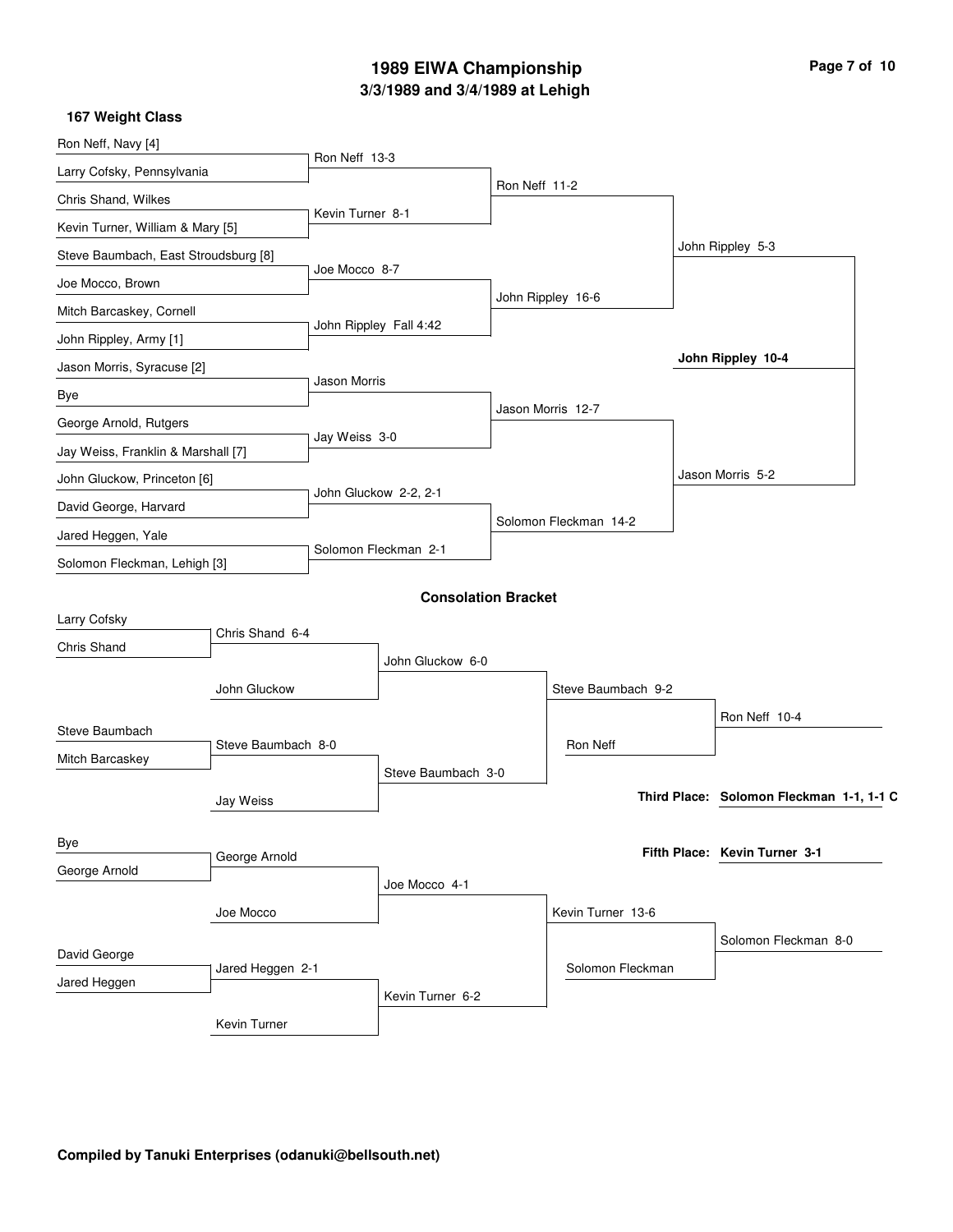# **3/3/1989 and 3/4/1989 at Lehigh 1989 EIWA Championship Page 8 of 10**

| Joe Gannon, Princeton [4]       |                            |                             |                              |                    |                       |                    |                                 |  |  |
|---------------------------------|----------------------------|-----------------------------|------------------------------|--------------------|-----------------------|--------------------|---------------------------------|--|--|
| Dan Utech, Cornell              |                            | Joe Gannon 15-3             |                              |                    |                       |                    |                                 |  |  |
| Cliff Chapman, Lehigh           |                            |                             |                              |                    | Steve Cantrell 6-4    |                    |                                 |  |  |
| Steve Cantrell, Navy [5]        |                            | Steve Cantrell 13-3         |                              |                    |                       |                    |                                 |  |  |
| Jerry Joyce, Yale [8]           |                            |                             |                              |                    |                       |                    | Steve Hasenfus 7-0              |  |  |
| Bye                             |                            | Jerry Joyce                 |                              |                    |                       |                    |                                 |  |  |
| Pete Tolk, Franklin & Marshall  |                            |                             |                              |                    | Steve Hasenfus 7-2    |                    |                                 |  |  |
| Steve Hasenfus, Columbia [1]    |                            |                             | Steve Hasenfus TF 17-2, 6:16 |                    |                       |                    |                                 |  |  |
| Rob Larmore, William & Mary [2] |                            |                             |                              |                    |                       |                    | <b>Steve Hasenfus 7-4</b>       |  |  |
| Charlie Keyes, Wilkes           |                            |                             | Rob Larmore TF 25-10, 7:00   |                    |                       |                    |                                 |  |  |
| John Willoughby, Harvard        |                            |                             |                              | Rob Larmore 9-4    |                       |                    |                                 |  |  |
| Bill Barrow, Army [7]           |                            | Bill Barrow 7-3             |                              |                    |                       |                    |                                 |  |  |
| Lance Minor, Brown [6]          |                            |                             |                              |                    |                       |                    | Rob Larmore 3-3, 2-1            |  |  |
| Tim Woods, Rutgers              |                            | Lance Minor 8-5             |                              |                    |                       |                    |                                 |  |  |
| Steve Smith, Pennsylvania       |                            |                             |                              |                    | Darrin Farrell 12-1   |                    |                                 |  |  |
| Darrin Farrell, Syracuse [3]    |                            | Darrin Farrell 5-0          |                              |                    |                       |                    |                                 |  |  |
|                                 | <b>Consolation Bracket</b> |                             |                              |                    |                       |                    |                                 |  |  |
| Dan Utech                       |                            |                             |                              |                    |                       |                    |                                 |  |  |
| Cliff Chapman                   | Dan Utech 6-1              |                             |                              |                    |                       |                    |                                 |  |  |
|                                 |                            | Lance Minor Med FFT         |                              |                    |                       |                    |                                 |  |  |
|                                 | Lance Minor                |                             |                              |                    | Lance Minor 15-7      |                    |                                 |  |  |
| Bye                             |                            |                             |                              |                    |                       |                    | Steve Cantrell 10-3             |  |  |
| Pete Tolk                       | Pete Tolk                  |                             |                              |                    | <b>Steve Cantrell</b> |                    |                                 |  |  |
|                                 |                            |                             | Bill Barrow 12-3             |                    |                       |                    | Third Place: Steve Cantrell 7-3 |  |  |
|                                 | <b>Bill Barrow</b>         |                             |                              |                    |                       |                    |                                 |  |  |
| Charlie Keyes                   |                            |                             |                              |                    |                       |                    | Fifth Place: Charlie Keyes 6-3  |  |  |
| John Willoughby                 | Charlie Keyes 7-1          |                             |                              |                    |                       |                    |                                 |  |  |
|                                 |                            | Charlie Keyes TF 17-1, 5:06 |                              |                    |                       |                    |                                 |  |  |
|                                 |                            |                             |                              | Charlie Keyes 12-6 |                       |                    |                                 |  |  |
| Tim Woods                       |                            |                             |                              |                    |                       | Darrin Farrell 9-3 |                                 |  |  |
| Steve Smith                     | Tim Woods 10-2             |                             |                              |                    | <b>Darrin Farrell</b> |                    |                                 |  |  |
|                                 |                            |                             | Joe Gannon 9-4               |                    |                       |                    |                                 |  |  |
|                                 | Joe Gannon                 |                             |                              |                    |                       |                    |                                 |  |  |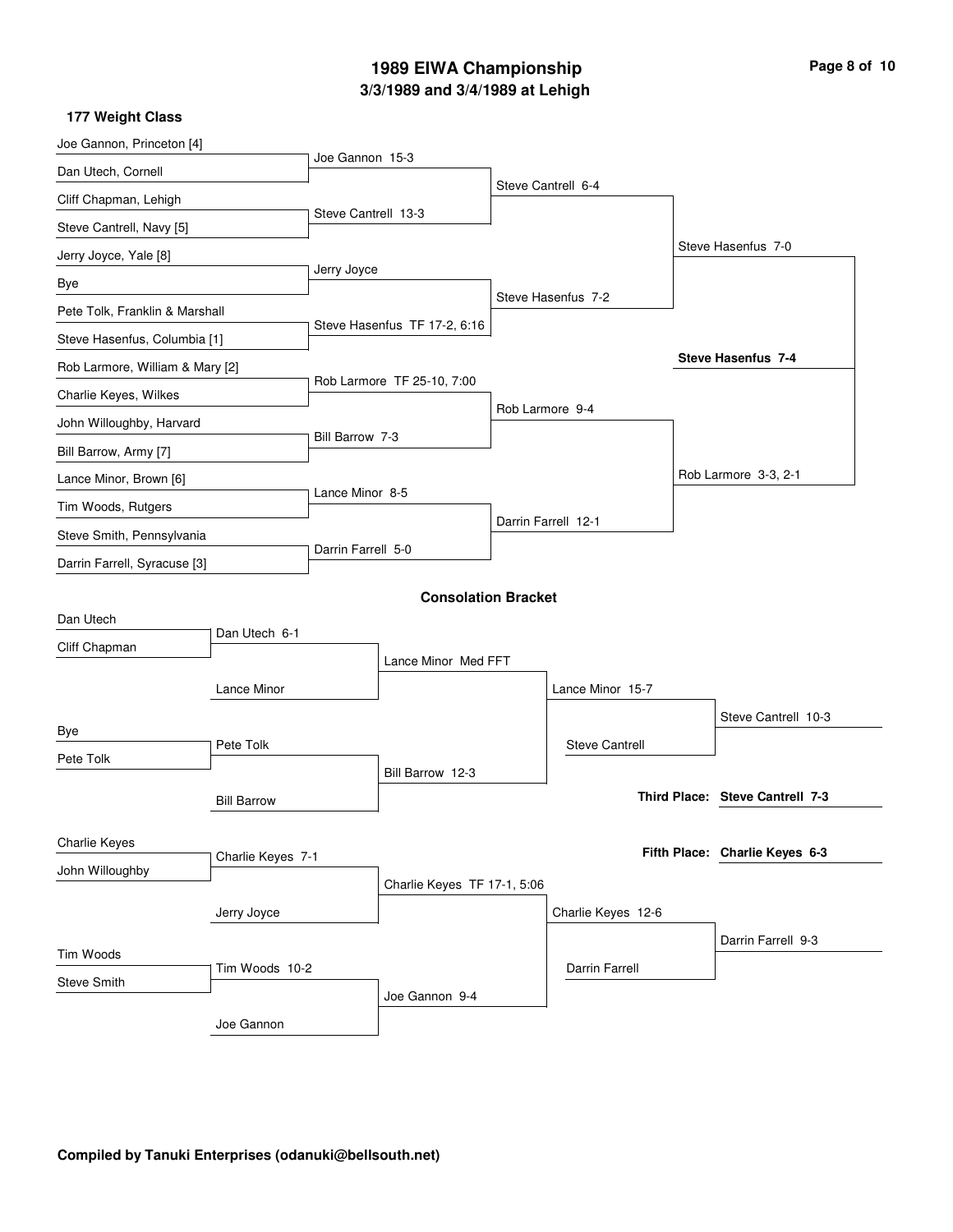# **3/3/1989 and 3/4/1989 at Lehigh 1989 EIWA Championship Page 9 of 10**

| Steve Brody, Pennsylvania [4]     |                      |                           |                            |                 |                      |  |                                |
|-----------------------------------|----------------------|---------------------------|----------------------------|-----------------|----------------------|--|--------------------------------|
| Dan McInnis, Yale                 |                      | Steve Brody 2-2, 6-0      |                            |                 |                      |  |                                |
| Jon Loercher, East Stroudsburg    |                      |                           |                            |                 | Alex Konovalchik 2-1 |  |                                |
| Alex Konovalchik, Harvard [5]     |                      | Alex Konovalchik 2-0      |                            |                 |                      |  |                                |
| Alex Porcelli, Army [8]           |                      |                           |                            |                 |                      |  | Mark Kerr Fall 4:42            |
| Bye                               |                      | Alex Porcelli             |                            |                 |                      |  |                                |
| Paul Dzenitis, Princeton          |                      |                           |                            | Mark Kerr 6-3   |                      |  |                                |
| Mark Kerr, Syracuse [1]           |                      | Mark Kerr 12-2            |                            |                 |                      |  |                                |
| Matt Ruppel, Lehigh [2]           |                      |                           |                            |                 |                      |  | Mark Kerr 6-2                  |
| Jerry Petersen, Columbia          |                      | Matt Ruppel Fall 4:20     |                            |                 |                      |  |                                |
| Jeff Stanfield, William & Mary    |                      |                           |                            | Matt Ruppel 8-1 |                      |  |                                |
| Ray Mendoza, Wilkes [7]           |                      | Ray Mendoza 15-5          |                            |                 |                      |  |                                |
| John Hanson, Rutgers [6]          |                      |                           |                            |                 |                      |  | Matt Ruppel 5-3                |
| Doug Gronda, Brown                |                      | John Hanson Fall 5:33     |                            |                 |                      |  |                                |
| Brian Fisher, Franklin & Marshall |                      |                           | Dave Raby 5-2              |                 |                      |  |                                |
| Dave Raby, Navy [3]               |                      | Dave Raby Fall 1:48       |                            |                 |                      |  |                                |
|                                   |                      |                           | <b>Consolation Bracket</b> |                 |                      |  |                                |
| Dan McInnis                       |                      |                           |                            |                 |                      |  |                                |
| Jon Loercher                      | Dan McInnis 7-3      |                           |                            |                 |                      |  |                                |
|                                   |                      | John Hanson TF 19-2, 5:59 |                            |                 |                      |  |                                |
|                                   | John Hanson          |                           |                            |                 | John Hanson 8-7      |  |                                |
| Bye                               |                      |                           |                            |                 |                      |  | Alex Konovalchik 5-2           |
| Paul Dzenitis                     | <b>Paul Dzenitis</b> |                           |                            |                 | Alex Konovalchik     |  |                                |
|                                   |                      |                           | Ray Mendoza 5-3            |                 |                      |  | Third Place: Dave Raby 5-2     |
|                                   | Ray Mendoza          |                           |                            |                 |                      |  |                                |
| Jerry Petersen                    |                      |                           |                            |                 |                      |  | Fifth Place: Alex Porcelli 7-2 |
| Jeff Stanfield                    | Jeff Stanfield 6-2   |                           |                            |                 |                      |  |                                |
|                                   |                      |                           | Alex Porcelli 11-1         |                 |                      |  |                                |
|                                   | Alex Porcelli        |                           |                            |                 | Alex Porcelli 7-3    |  |                                |
| Doug Gronda                       |                      |                           |                            |                 |                      |  | Dave Raby Fall 1:59            |
| <b>Brian Fisher</b>               | Doug Gronda 5-4      |                           |                            |                 | Dave Raby            |  |                                |
|                                   |                      |                           | Steve Brody 5-0            |                 |                      |  |                                |
|                                   | Steve Brody          |                           |                            |                 |                      |  |                                |